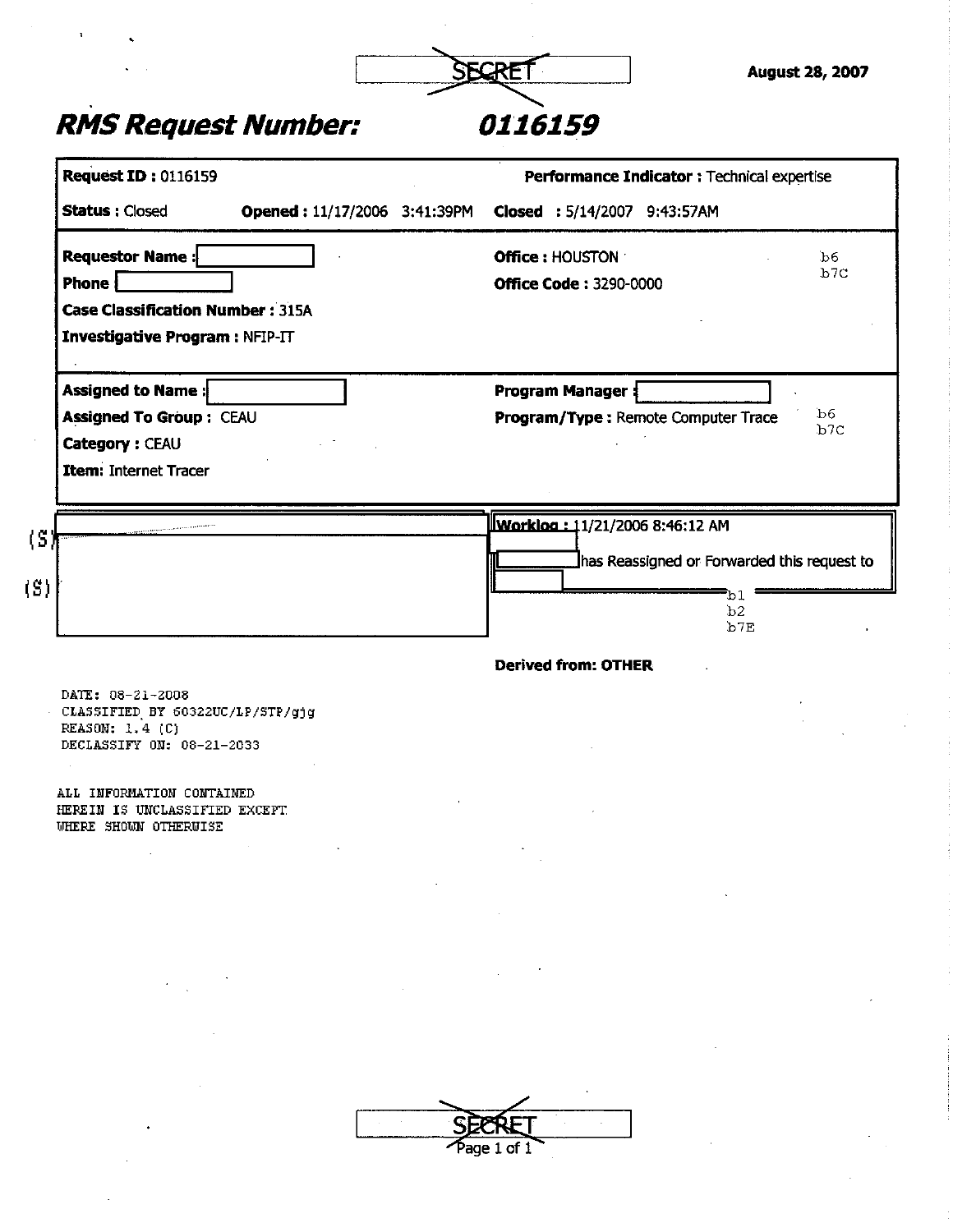

UNCLASSIFIED

August 28, 2007

### **RMS Request Number: 0092259**

| <b>Request ID: 0092259</b>                                                                                                                                            |                                                                                      | Performance Indicator : Technical expertise                                                                                                                                                                                                   |                              |
|-----------------------------------------------------------------------------------------------------------------------------------------------------------------------|--------------------------------------------------------------------------------------|-----------------------------------------------------------------------------------------------------------------------------------------------------------------------------------------------------------------------------------------------|------------------------------|
| <b>Status: Closed</b>                                                                                                                                                 | Opened: 9/27/2004 2:28:13PM                                                          | Closed: 1/13/2005 1:39:50PM                                                                                                                                                                                                                   |                              |
| <b>Requestor Name</b> {<br>Phone $\blacksquare$<br><b>Case Classification Number:</b><br><b>Investigative Program:</b>                                                |                                                                                      | <b>Office: OMAHA</b><br><b>Office Code: 3600-0000</b>                                                                                                                                                                                         | Ъ6<br>b7C                    |
| Assigned to Name:<br><b>Assigned To Group: DITU</b><br>Category: DITU<br>Item: Internet/ISP intercept                                                                 |                                                                                      | Program Manager:<br>Program/Type:<br>(S) -                                                                                                                                                                                                    | b1<br>b2<br>b7E<br>b6<br>b7c |
| <b>Requested Support: Please set up d</b><br>account for SA<br>DATE: 08-21-2008<br>CLASSIFIED BY 60322UC/LP/STP/gjg<br>REASON: $1.4$ (C)<br>DECLASSIFY ON: 08-21-2033 | in the Omaha Division<br>b6.<br>b7C<br>b1<br>b <sub>2</sub><br>b7E<br>b6<br>b7c<br>Ň | Worklog: 9/27/2004 2:28:13 PM<br>Bssigned/forwarded request td<br>10/13/2004 1:24:59 PM<br>9/27/2004 2:28:13 PM<br>assigned/forwarded request to<br>has Reassigned or Forwarded this request.<br>10/21/2004 1:20:40 PM<br>$\langle S \rangle$ |                              |

**ALL INFORMATION CONTAINED HEREIN IS UNCLASSIFIED EXCEPT**  WHERE SHOWN OTHERWISE

 $2E$ BRET **UNCLASSIFIED** Page 1 of 1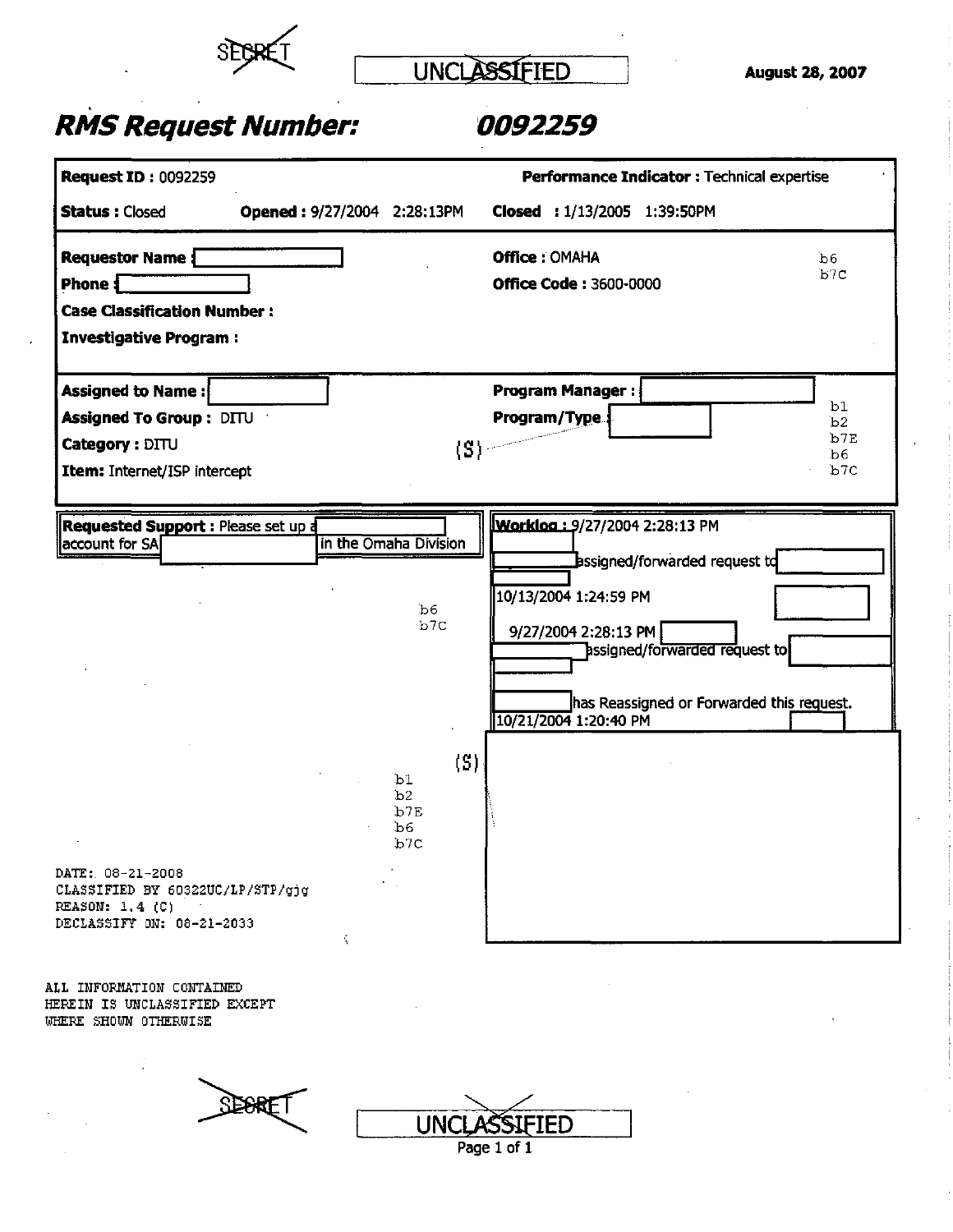

# *RMS Request Number: 0096936*

| <b>Request ID: 0096936</b>                                           |                                                                                                                                                                                                                                                                     |                                              | <b>Performance Indicator:</b>                         |
|----------------------------------------------------------------------|---------------------------------------------------------------------------------------------------------------------------------------------------------------------------------------------------------------------------------------------------------------------|----------------------------------------------|-------------------------------------------------------|
| <b>Status: Completed</b>                                             | <b>Opened: 2/1/2005 7:34:18PM</b>                                                                                                                                                                                                                                   |                                              | Closed: 3/25/2005 9:47:31AM                           |
| <b>Requestor Name:</b>                                               |                                                                                                                                                                                                                                                                     |                                              | <b>Office: EL PASO</b>                                |
| Phone:                                                               |                                                                                                                                                                                                                                                                     |                                              | <b>Office Code: 3240-0000</b>                         |
| <b>Case Classification Number: ZZZ</b>                               |                                                                                                                                                                                                                                                                     |                                              | b6                                                    |
| <b>Investigative Program: MISC</b>                                   |                                                                                                                                                                                                                                                                     |                                              | b7c                                                   |
| <b>Assigned to Name</b>                                              |                                                                                                                                                                                                                                                                     |                                              | <b>Program Manager:</b>                               |
| Assigned To Group: EP CEAU                                           |                                                                                                                                                                                                                                                                     |                                              | Program/Type: Data/Voice Intercept with Encryption    |
| Category: CEAU                                                       |                                                                                                                                                                                                                                                                     |                                              |                                                       |
| <b>Item:</b> Encryption Technologies                                 |                                                                                                                                                                                                                                                                     |                                              |                                                       |
|                                                                      |                                                                                                                                                                                                                                                                     |                                              |                                                       |
| Requested Support : CIPAV support as per discussion<br>between EP SA | and                                                                                                                                                                                                                                                                 |                                              | Worklog: 3/9/2005 8:44:31 AM<br>b6<br>b7C<br>pfrields |
|                                                                      |                                                                                                                                                                                                                                                                     |                                              | pfrields has Reassigned or Forwarded this request.    |
|                                                                      |                                                                                                                                                                                                                                                                     | b1<br>b2                                     | 3/25/2005 9:47:31 AM                                  |
|                                                                      |                                                                                                                                                                                                                                                                     | b7E<br>$\left\langle \text{S} \right\rangle$ |                                                       |
|                                                                      |                                                                                                                                                                                                                                                                     |                                              | has Reassigned or Forwarded this request to           |
|                                                                      |                                                                                                                                                                                                                                                                     |                                              | 5/16/2007 9:38:14 AM                                  |
|                                                                      |                                                                                                                                                                                                                                                                     |                                              | has Reassigned or Forwarded this request to           |
|                                                                      |                                                                                                                                                                                                                                                                     |                                              |                                                       |
|                                                                      |                                                                                                                                                                                                                                                                     |                                              |                                                       |
| DATE: 08-21-2008                                                     |                                                                                                                                                                                                                                                                     |                                              |                                                       |
| CLASSIFIED BY 60322UC/LP/STP/gjg<br>REASON: 1.4 (C)                  |                                                                                                                                                                                                                                                                     |                                              |                                                       |
| DECLASSIFY ON: 08-21-2033                                            |                                                                                                                                                                                                                                                                     |                                              |                                                       |
|                                                                      |                                                                                                                                                                                                                                                                     |                                              |                                                       |
| ALL INFORMATION CONTAINED                                            |                                                                                                                                                                                                                                                                     |                                              |                                                       |
| HEREIN IS UNCLASSIFIED EXCEPT                                        |                                                                                                                                                                                                                                                                     |                                              |                                                       |
| WHERE SHOWN OTHERWISE                                                | $\label{eq:2.1} \frac{1}{\sqrt{2}}\int_{\mathbb{R}^3}\frac{1}{\sqrt{2}}\left(\frac{1}{\sqrt{2}}\right)^2\frac{1}{\sqrt{2}}\left(\frac{1}{\sqrt{2}}\right)^2\frac{1}{\sqrt{2}}\left(\frac{1}{\sqrt{2}}\right)^2\frac{1}{\sqrt{2}}\left(\frac{1}{\sqrt{2}}\right)^2.$ |                                              |                                                       |
|                                                                      |                                                                                                                                                                                                                                                                     |                                              |                                                       |

**SEBRET**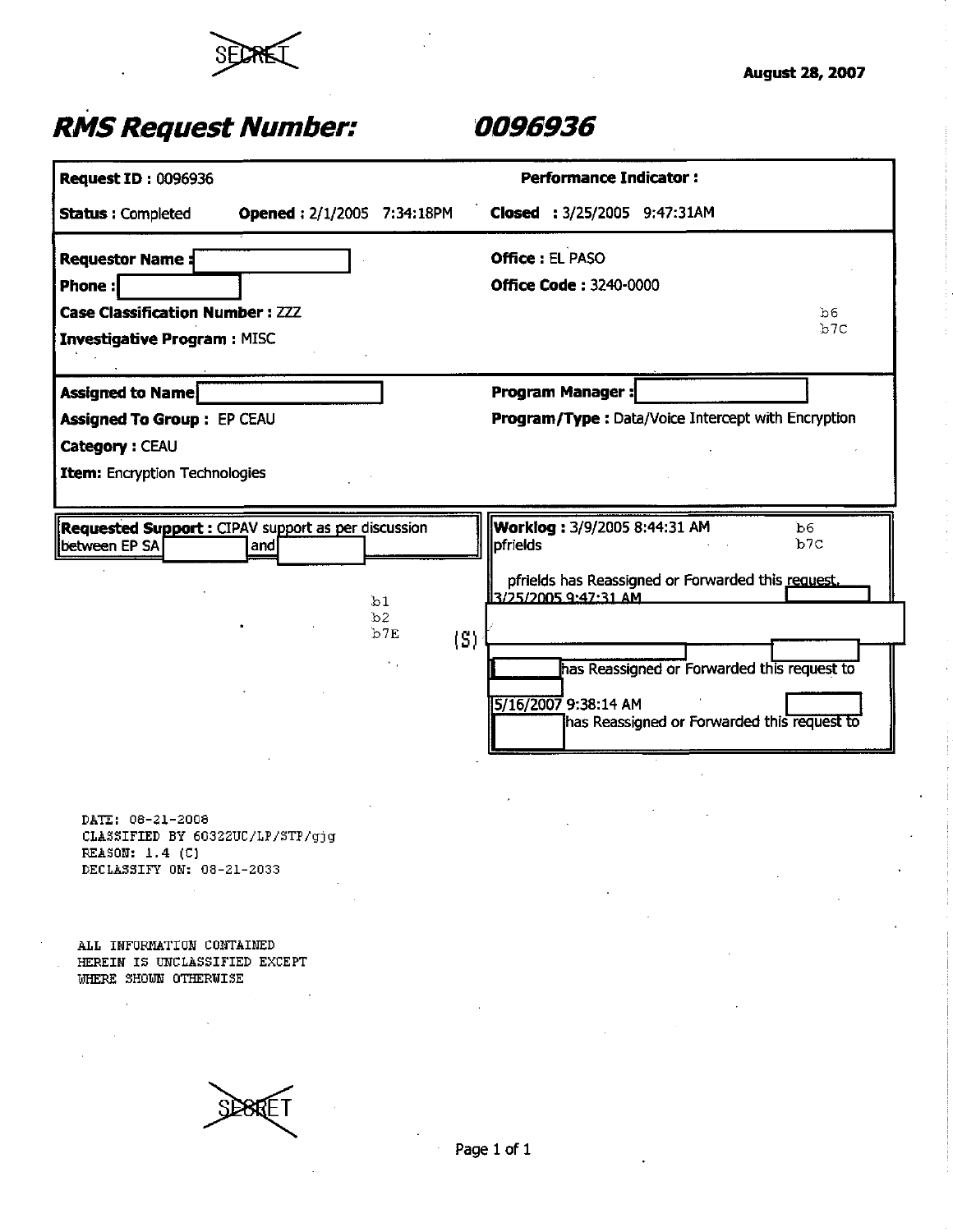

| <b>Request ID: 0097973</b>                                                                           |                             | <b>Performance Indicator:</b>                                  |                        |
|------------------------------------------------------------------------------------------------------|-----------------------------|----------------------------------------------------------------|------------------------|
| <b>Status: Completed</b>                                                                             | Opened: 3/8/2005 12:35:09PM | Closed : 3/18/2005 2:34:41PM                                   |                        |
| Requestor Name<br>Phone:<br><b>Case Classification Number: 315A</b>                                  |                             | Office: CyD/IINI<br><b>Office Code: 1813-0000</b>              | b6<br>b7C              |
| Investigative Program : NFIP-IT                                                                      |                             |                                                                |                        |
| Assigned to Name<br><b>Assigned To Group: CEAU</b><br>Category: CEAU<br><b>Item: Internet Tracer</b> |                             | <b>Program Manager:</b><br>Program/Type: Remote Computer Trace | b6.<br>b7C             |
|                                                                                                      |                             | $\angle$ (S)                                                   |                        |
|                                                                                                      |                             |                                                                | b1                     |
|                                                                                                      |                             |                                                                | b2<br>b7E<br>b6<br>b7C |
| DATE: 08-21-2008<br>CLASSIFIED BY 60322UC/LP/STP/gjg<br>REASON: 1.4 (C)<br>DECLASSIFY ON: 08-21-2033 |                             |                                                                |                        |
| ALL INFORMATION CONTAINED<br>HEREIN IS UNCLASSIFIED EXCEPT<br>WHERE SHOWN OTHERWISE                  |                             |                                                                |                        |
|                                                                                                      |                             |                                                                |                        |
|                                                                                                      |                             | Page 1 of 1                                                    |                        |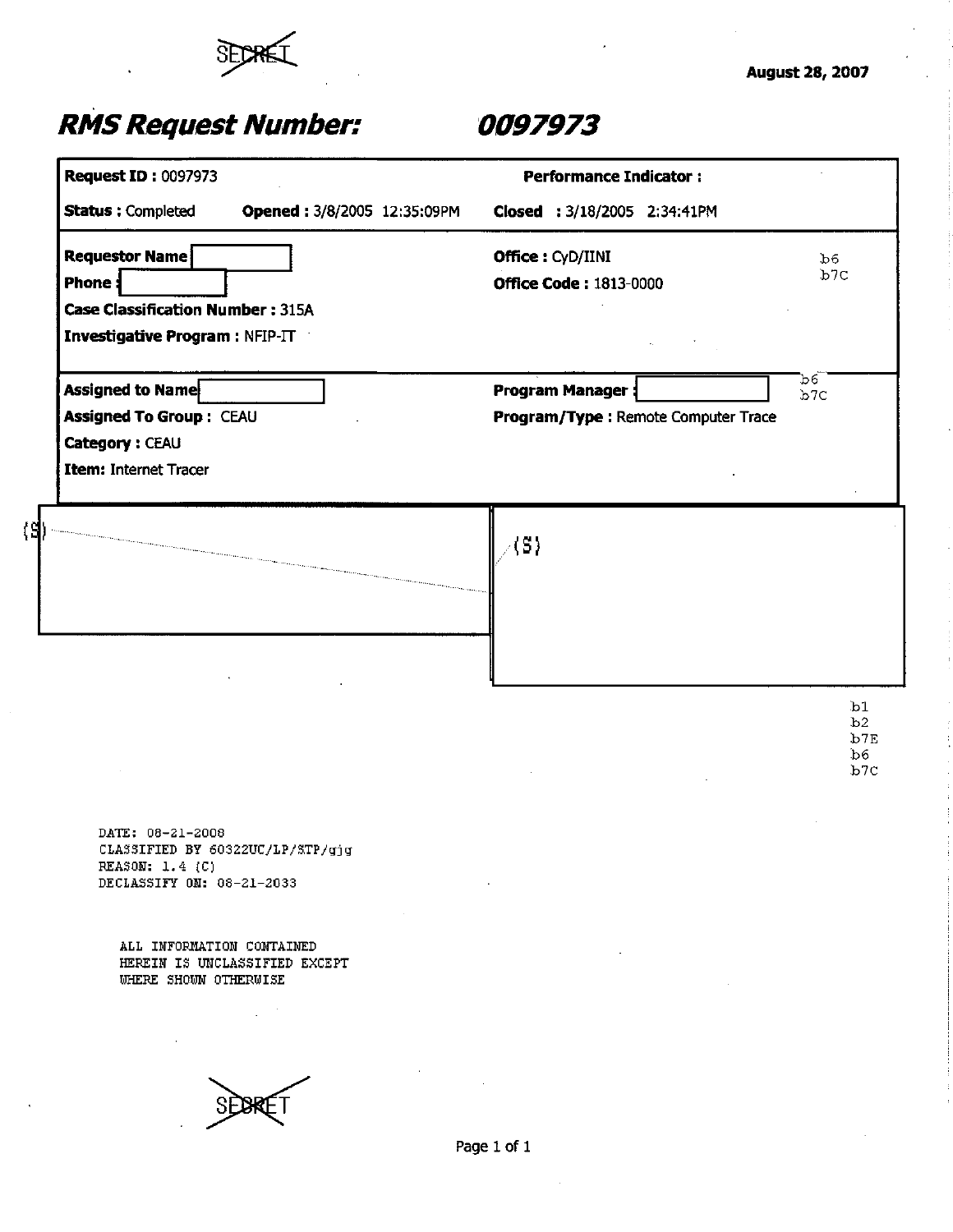



| <b>Request ID: 0099200</b>                                                                                     |                                                                             | <b>Performance Indicator:</b>                                  |            |
|----------------------------------------------------------------------------------------------------------------|-----------------------------------------------------------------------------|----------------------------------------------------------------|------------|
| <b>Status: Completed</b>                                                                                       | Opened: 4/25/2005 10:32:21AM                                                | Closed: 4/27/2005 8:43:11AM                                    |            |
| <b>Requestor Name:</b><br>Phone:<br><b>Case Classification Number: 315A</b><br>Investigative Program : NFIP-IT |                                                                             | <b>Office: BUFFALO</b><br><b>Office Code: 3110-0000</b>        | b6<br>b7C  |
| <b>Assigned to Name:</b><br><b>Assigned To Group: CEAU</b><br>Category: CEAU<br>Item: Internet Tracer          |                                                                             | <b>Program Manager:</b><br>Program/Type: Remote Computer Trace | .b6<br>b7C |
| Requested Support : Buffalo request assistance with CIPAV                                                      | $\langle S \rangle$<br>b1<br>b2<br>b <sup>7E</sup><br>b6<br>b <sub>7C</sub> | <b>Worklog: 4/27/2005 8:43:11 AM</b>                           |            |
|                                                                                                                |                                                                             |                                                                |            |
| DATE: 08-21-2008<br>CLASSIFIED BY 60322UC/LP/STP/gjg<br>REASON: 1.4 (C)                                        |                                                                             |                                                                |            |

**DECLASSIFY ON: 08-21-2033** 

**ALL INFORMATION CONTAINED HEREIN IS UNCLASSIFIED EXCEPT**  WHERE SHOWN OTHERWISE

UNCLASSIFIED Page 1 of 1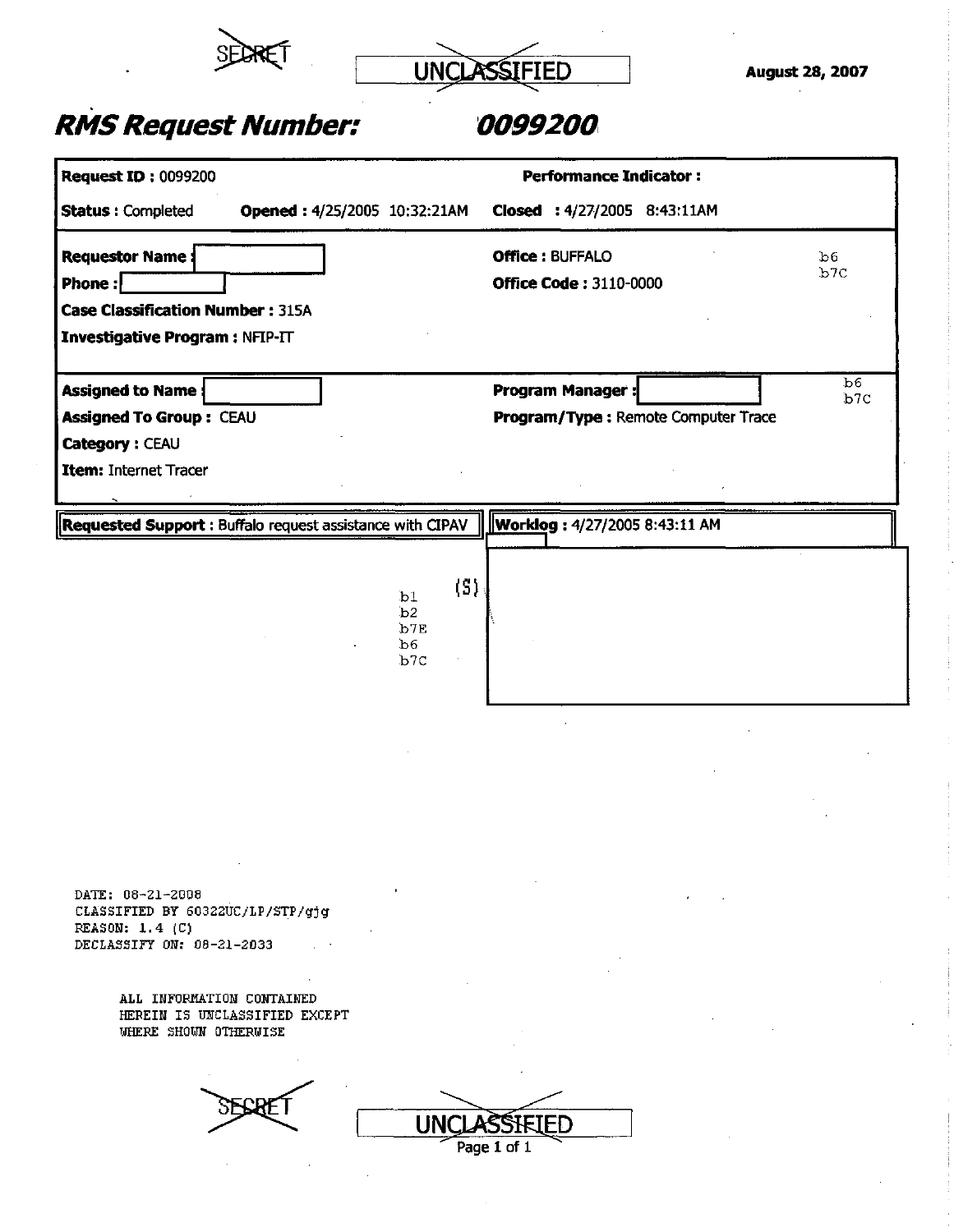

UNCLASSIFIED August 28, 2007

### *RMS Request Number: 0099477*

| <b>Performance Indicator:</b>                            |
|----------------------------------------------------------|
| Opened: 5/6/2005 9:03:10AM<br>Closed: 5/6/2005 9:04:11AM |
| <b>Office: PHILADELPHIA</b><br>b6                        |
| b <sub>7</sub> C<br><b>Office Code: 1813-0000</b>        |
|                                                          |
|                                                          |
|                                                          |
| <b>Program Manager:</b>                                  |
| Program/Type: Remote Computer Trace<br>b6                |
| b7C                                                      |
|                                                          |
|                                                          |
| <b>Worklog: 5/6/2005 9:04:11 AM</b>                      |
| contacted on 3.7.05 by SAL<br><b>SSA</b>                 |
|                                                          |
|                                                          |
|                                                          |
|                                                          |

**DATE; 08-21-2008 CLASSIFIED BY 60322UC/LP/STP/gjg REASON: 1.4 (C) DECLASSIFY ON: 08-21-2033** 

**ALL INFORMATION CONTAINED HEREIN IS UNCLASSIFIED EXCEPT. WHERE SHOWN OTHERWISE** 

SECTEL

| NGLASSIFIED |  |
|-------------|--|
| Page 1 of 1 |  |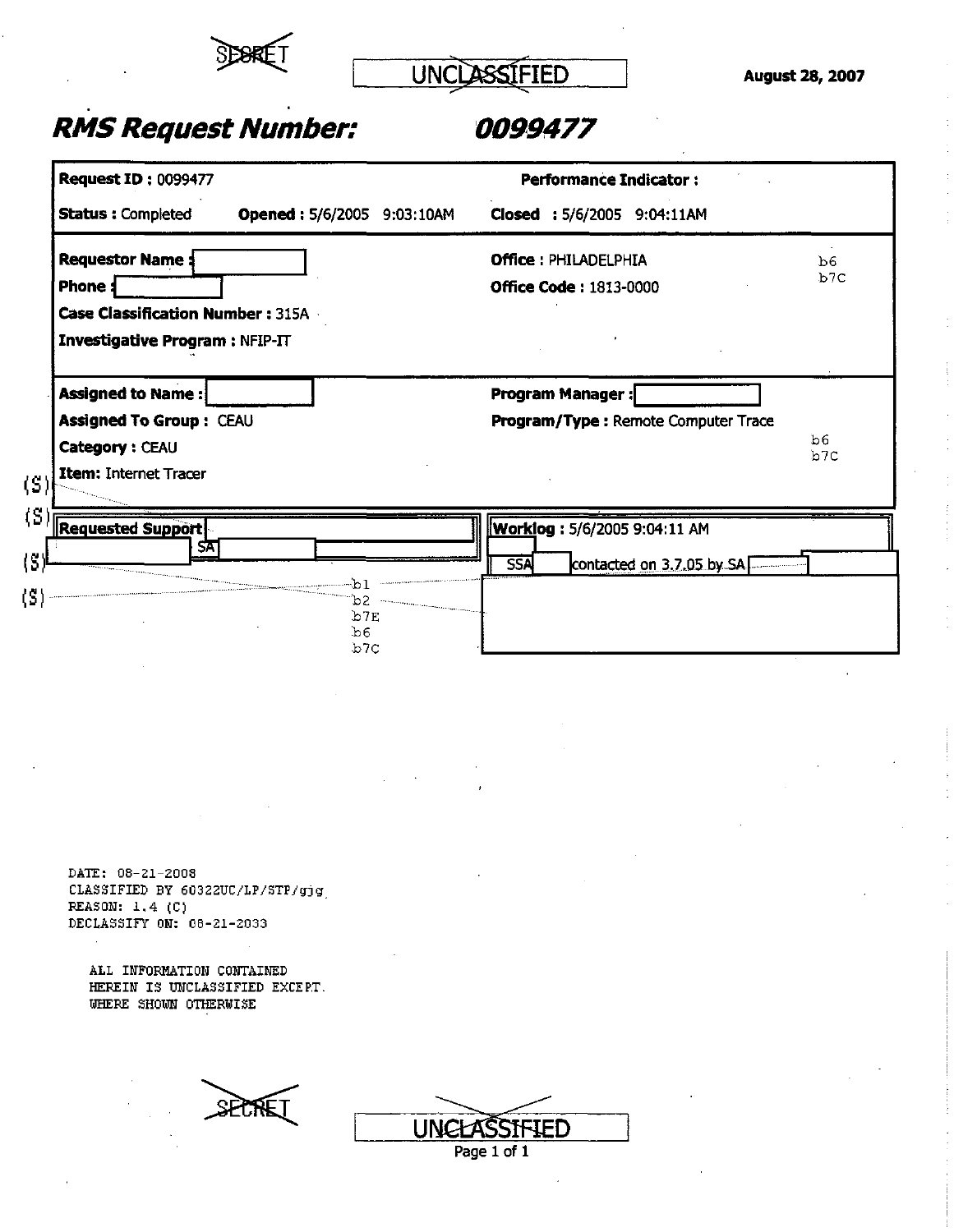

| <b>Status: Completed</b><br>Opened: 6/23/2005 10:33:56AM<br>Closed: 6/23/2005 10:34:25AM<br><b>Office: NEW ORLEANS</b><br><b>Requestor Name</b><br><b>Phone</b><br><b>Office Code: 1813-0000</b><br>b6<br><b>Case Classification Number: 315A</b><br>b <sub>7C</sub><br><b>Investigative Program: NFIP-IT</b><br><b>Program Manager:</b><br>Assigned to Name:<br><b>Assigned To Group: CEAU</b><br>Program/Type: Remote Computer Trace<br>Category: CEAU<br>Item: Internet Tracer<br><b>Requested Support: SAL</b><br>wants to send<br>Worklog: 6/23/2005 10:34:25 AM<br>to a cyber extortion subject.<br>sent template SW & affidavit to SA<br><b>SSAI</b><br>and<br>On 5.23.05, SA advised that he is still<br><b>TTA</b><br>b1<br>planning to get a warrant to use the technique. On 6.23.05,<br>b2<br>advised that case is being closed. COMPLETED<br>b7E<br>¦SA<br>b6<br>b7C<br>b <sub>6</sub><br>b7C | <b>Request ID: 0100740</b> | <b>Performance Indicator:</b> |  |
|------------------------------------------------------------------------------------------------------------------------------------------------------------------------------------------------------------------------------------------------------------------------------------------------------------------------------------------------------------------------------------------------------------------------------------------------------------------------------------------------------------------------------------------------------------------------------------------------------------------------------------------------------------------------------------------------------------------------------------------------------------------------------------------------------------------------------------------------------------------------------------------------------------|----------------------------|-------------------------------|--|
|                                                                                                                                                                                                                                                                                                                                                                                                                                                                                                                                                                                                                                                                                                                                                                                                                                                                                                            |                            |                               |  |
|                                                                                                                                                                                                                                                                                                                                                                                                                                                                                                                                                                                                                                                                                                                                                                                                                                                                                                            |                            |                               |  |
|                                                                                                                                                                                                                                                                                                                                                                                                                                                                                                                                                                                                                                                                                                                                                                                                                                                                                                            |                            |                               |  |
|                                                                                                                                                                                                                                                                                                                                                                                                                                                                                                                                                                                                                                                                                                                                                                                                                                                                                                            |                            |                               |  |
|                                                                                                                                                                                                                                                                                                                                                                                                                                                                                                                                                                                                                                                                                                                                                                                                                                                                                                            |                            |                               |  |
|                                                                                                                                                                                                                                                                                                                                                                                                                                                                                                                                                                                                                                                                                                                                                                                                                                                                                                            |                            |                               |  |
|                                                                                                                                                                                                                                                                                                                                                                                                                                                                                                                                                                                                                                                                                                                                                                                                                                                                                                            |                            |                               |  |
|                                                                                                                                                                                                                                                                                                                                                                                                                                                                                                                                                                                                                                                                                                                                                                                                                                                                                                            |                            |                               |  |
|                                                                                                                                                                                                                                                                                                                                                                                                                                                                                                                                                                                                                                                                                                                                                                                                                                                                                                            |                            |                               |  |
|                                                                                                                                                                                                                                                                                                                                                                                                                                                                                                                                                                                                                                                                                                                                                                                                                                                                                                            |                            |                               |  |
|                                                                                                                                                                                                                                                                                                                                                                                                                                                                                                                                                                                                                                                                                                                                                                                                                                                                                                            |                            |                               |  |
|                                                                                                                                                                                                                                                                                                                                                                                                                                                                                                                                                                                                                                                                                                                                                                                                                                                                                                            |                            |                               |  |
|                                                                                                                                                                                                                                                                                                                                                                                                                                                                                                                                                                                                                                                                                                                                                                                                                                                                                                            |                            |                               |  |
|                                                                                                                                                                                                                                                                                                                                                                                                                                                                                                                                                                                                                                                                                                                                                                                                                                                                                                            |                            |                               |  |
|                                                                                                                                                                                                                                                                                                                                                                                                                                                                                                                                                                                                                                                                                                                                                                                                                                                                                                            |                            |                               |  |

**ALL INFORMATION CONTAINED HEREIN IS UNCLASSIFIED DATE 08-21-2008 BY 60322UC/LP/STP/gjg** 

| <b>ASSIFTED</b> |
|-----------------|
| Page 1 of 7     |
|                 |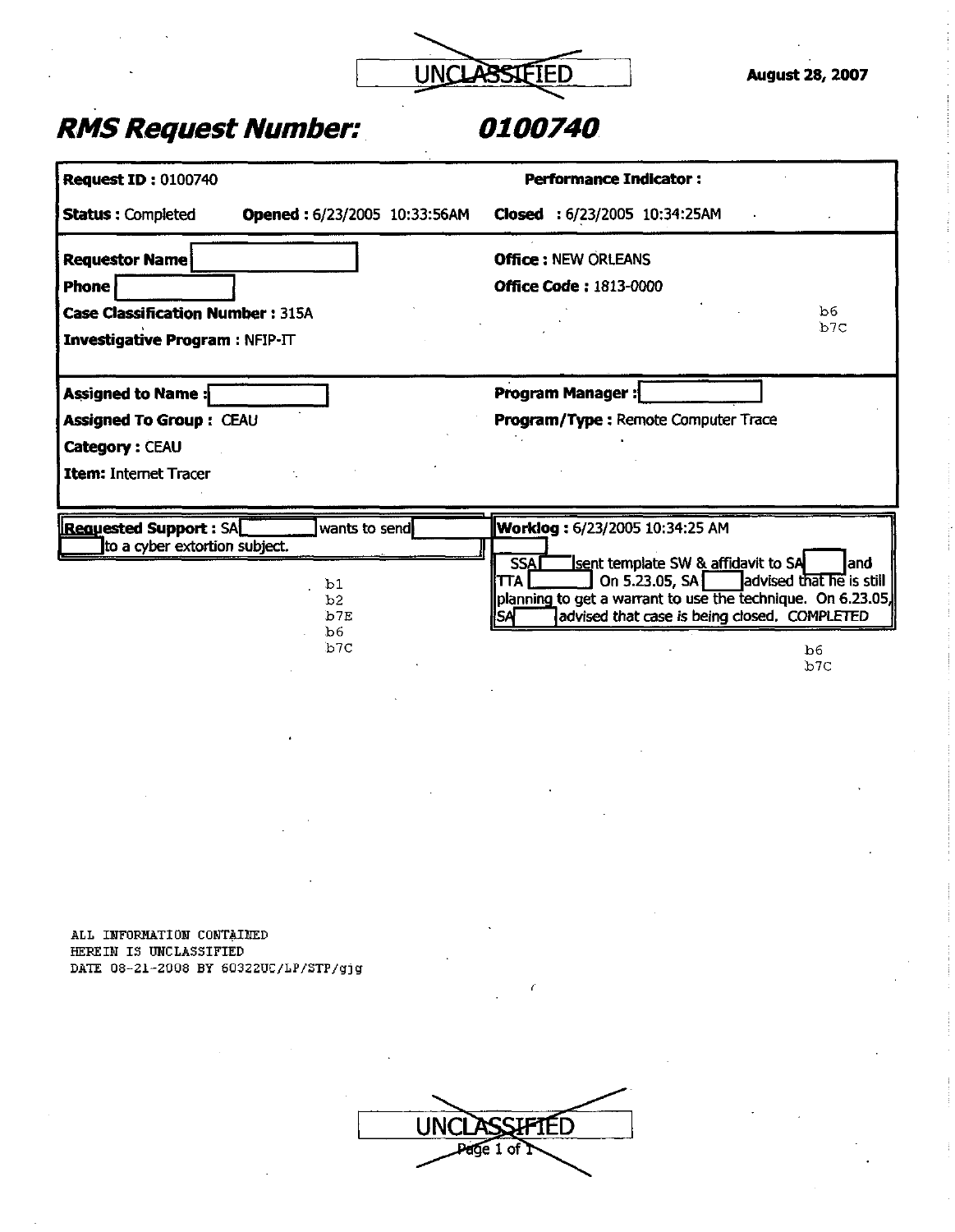| <b>Request ID: 0102202</b>                                                       |                                                                           |                        | <b>Performance Indicator:</b>                                                                                                                                                           |                       |
|----------------------------------------------------------------------------------|---------------------------------------------------------------------------|------------------------|-----------------------------------------------------------------------------------------------------------------------------------------------------------------------------------------|-----------------------|
| <b>Status: Completed</b>                                                         | <b>Opened: 8/12/2005 3:52:28PM</b>                                        |                        | Closed: 9/28/2005 12:39:43PM                                                                                                                                                            |                       |
| <b>Requestor Name</b><br><b>Phone</b>                                            |                                                                           |                        | <b>Office: CLEVELAND</b><br><b>Office Code: 3170-0000</b>                                                                                                                               | b <sub>6</sub><br>b7C |
| <b>Case Classification Number: 315A</b><br><b>Investigative Program: NFIP-IT</b> |                                                                           |                        |                                                                                                                                                                                         |                       |
| <b>Assigned to Name:</b>                                                         |                                                                           |                        | <b>Program Manager:</b>                                                                                                                                                                 | b6                    |
| <b>Assigned To Group: CEAU</b><br>Category: CEAU                                 |                                                                           |                        | Program/Type: Remote Computer Trace                                                                                                                                                     | b7C                   |
| <b>Item: Internet Tracer</b>                                                     |                                                                           |                        |                                                                                                                                                                                         |                       |
| <b>Requested Support: Reques</b><br>[Agent and others via]<br>contact with       | (arrest warrant sealed). Subj has communicated with Case<br>re this case. | Ref C/A and/or AUSA    | exploit to locate subject <b>Worklog</b> : 9/28/2005 12:39:43 PM<br><b>SA</b><br>communicating with fugitive via Email and wants<br>to attempt to identify his location. On 9.28.05, SA |                       |
|                                                                                  |                                                                           | ЪI<br>b2<br>b7E<br>b6. | advised that his subject was arrest. COMPLETE.                                                                                                                                          | bб<br>b7C             |

**ALI INFORMATION CONTAINED HEREIN IS UNCLASSIFIED DATE 08-21-2008 BY 60322UC/LP/STP/gjg**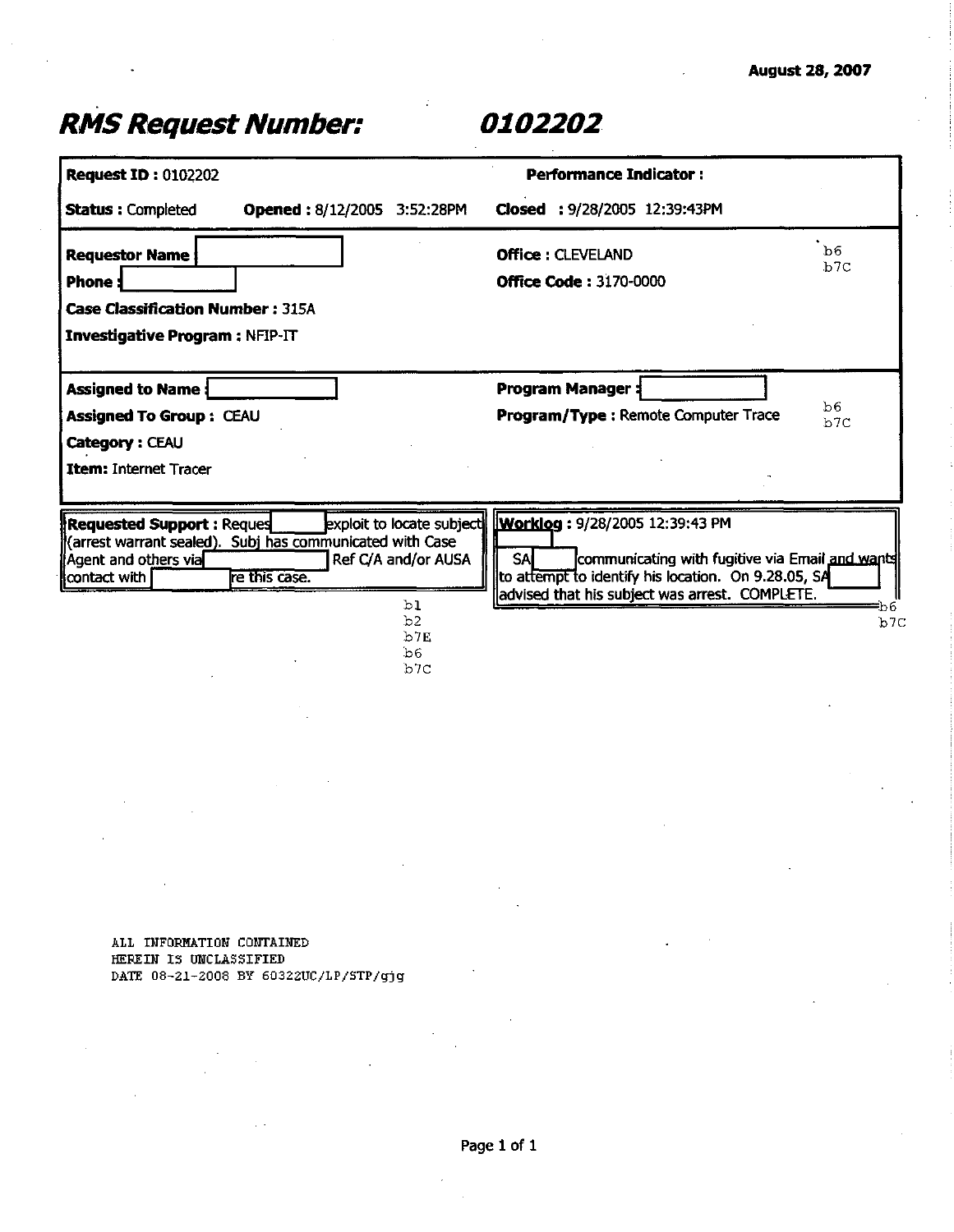

UNCLASSIFIED August 28, 2007

## *RMS Request Number:*

### *0102303*

| <b>Request ID: 0102303</b>                                                                                                                                               |                                                     | <b>Performance Indicator:</b>                                    |           |
|--------------------------------------------------------------------------------------------------------------------------------------------------------------------------|-----------------------------------------------------|------------------------------------------------------------------|-----------|
| <b>Status: Completed</b>                                                                                                                                                 | Opened: 8/17/2005 1:10:54PM                         | Closed : 8/17/2005 1:11:12PM                                     |           |
| <b>Requestor Name:</b><br><b>Phone:</b><br><b>Case Classification Number: 315A</b><br><b>Investigative Program: NFIP-IT</b>                                              |                                                     | <b>Office: CHARLOTTE</b><br><b>Office Code: 1813-0000</b>        | b6<br>b7c |
| Assigned to Name:<br><b>Assigned To Group : CEAU</b><br>Category: CEAU<br>Item: Internet Tracer                                                                          |                                                     | <b>Program Manager \$</b><br>Program/Type: Remote Computer Trace |           |
| <b>Requested Support : SA</b><br>(S)                                                                                                                                     | USSS <u>, Charlotte, NC.</u> Worklog :              |                                                                  |           |
| direcity telephoned SSA<br>ragvised nim to contact FBI Charlotte. SSAT<br>TTA in Charlotte to advised of contact<br>complete due to know more contact for last 3 months. | 5.23.05<br>ģ<br><b>Biso</b> amailed a<br>Considered | b <sub>1</sub><br>b2<br>b7E                                      | b6<br>b7C |
| DATE: 09-22-2008<br>CLASSIFIED BY 60322 UC/LP/STP/gjg<br>REASON: 1.4 (c)<br>DECLASSIFY ON: 09-22-2033<br>ALL INFORMATION CONTAINED                                       |                                                     |                                                                  |           |
| HEREIN IS UNCLASSIFIED EXCEPT<br>WHERE SHOWN OTHERWISE                                                                                                                   |                                                     |                                                                  |           |
|                                                                                                                                                                          |                                                     |                                                                  |           |
|                                                                                                                                                                          | <b>JNEEA!</b>                                       | ED<br>Page 1 of 1                                                |           |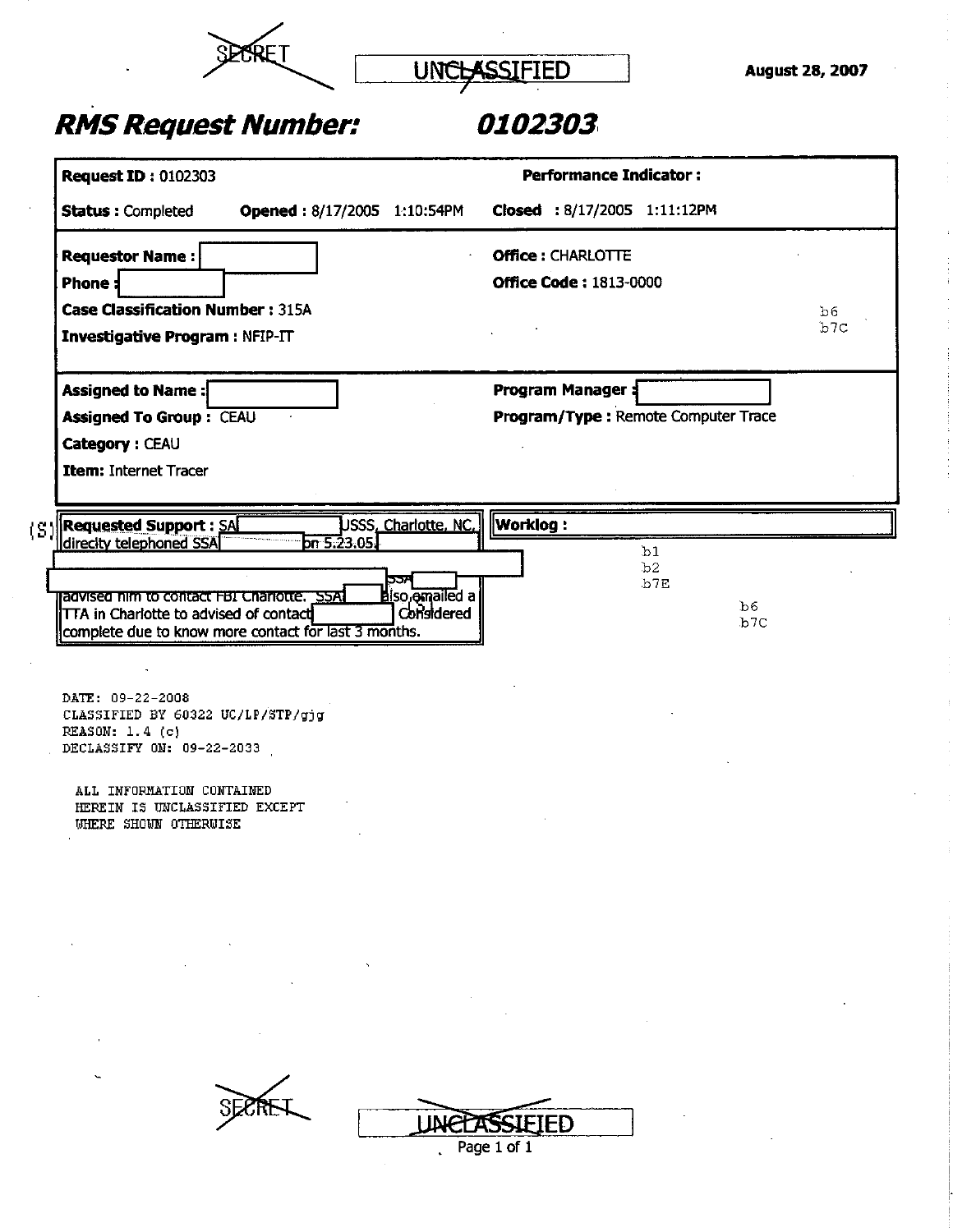

|                     | <b>Request ID: 0102306</b>                                                                           |                       |             | <b>Performance Indicator:</b>                               |                                     |           |
|---------------------|------------------------------------------------------------------------------------------------------|-----------------------|-------------|-------------------------------------------------------------|-------------------------------------|-----------|
|                     | <b>Status: Completed</b><br>Opened: 8/17/2005 1:26:50PM                                              |                       |             | Closed : 8/17/2005 1:27:02PM                                |                                     |           |
|                     | <b>Requestor Name:</b><br>Phone:<br><b>Case Classification Number: 315A</b>                          |                       |             | <b>Office: LOS ANGELES</b><br><b>Office Code: 1813-0000</b> |                                     |           |
|                     | Investigative Program : NFIP-IT                                                                      |                       |             |                                                             |                                     |           |
|                     | <b>Assigned to Name</b><br><b>Assigned To Group: CEAU</b><br>Category: CEAU<br>Item: Internet Tracer |                       |             | <b>Program Manager:</b>                                     | Program/Type: Remote Computer Trace | b6<br>b7C |
| $\langle S \rangle$ | Requested Support : On 3.23.05, SA                                                                   | advised that Worklog: |             |                                                             |                                     |           |
|                     |                                                                                                      |                       |             | b1<br>b2<br>b7E<br>b6<br>b7C                                |                                     |           |
|                     |                                                                                                      |                       |             |                                                             |                                     |           |
|                     |                                                                                                      |                       |             |                                                             |                                     |           |
|                     | DATE: 08-21-2008<br>CLASSIFIED BY 60322UC/LP/STP/gjg<br>REASON: 1.4 (C)<br>DECLASSIFY ON: 08-21-2033 |                       |             |                                                             |                                     |           |
|                     | ALL IMFORMATION CONTAINED<br>HEREIN IS UNCLASSIFIED EXCEPT<br>WHERE SHOWN OTHERWISE                  |                       |             |                                                             |                                     |           |
|                     |                                                                                                      |                       |             |                                                             |                                     |           |
|                     |                                                                                                      |                       | Page 1 of 1 |                                                             |                                     |           |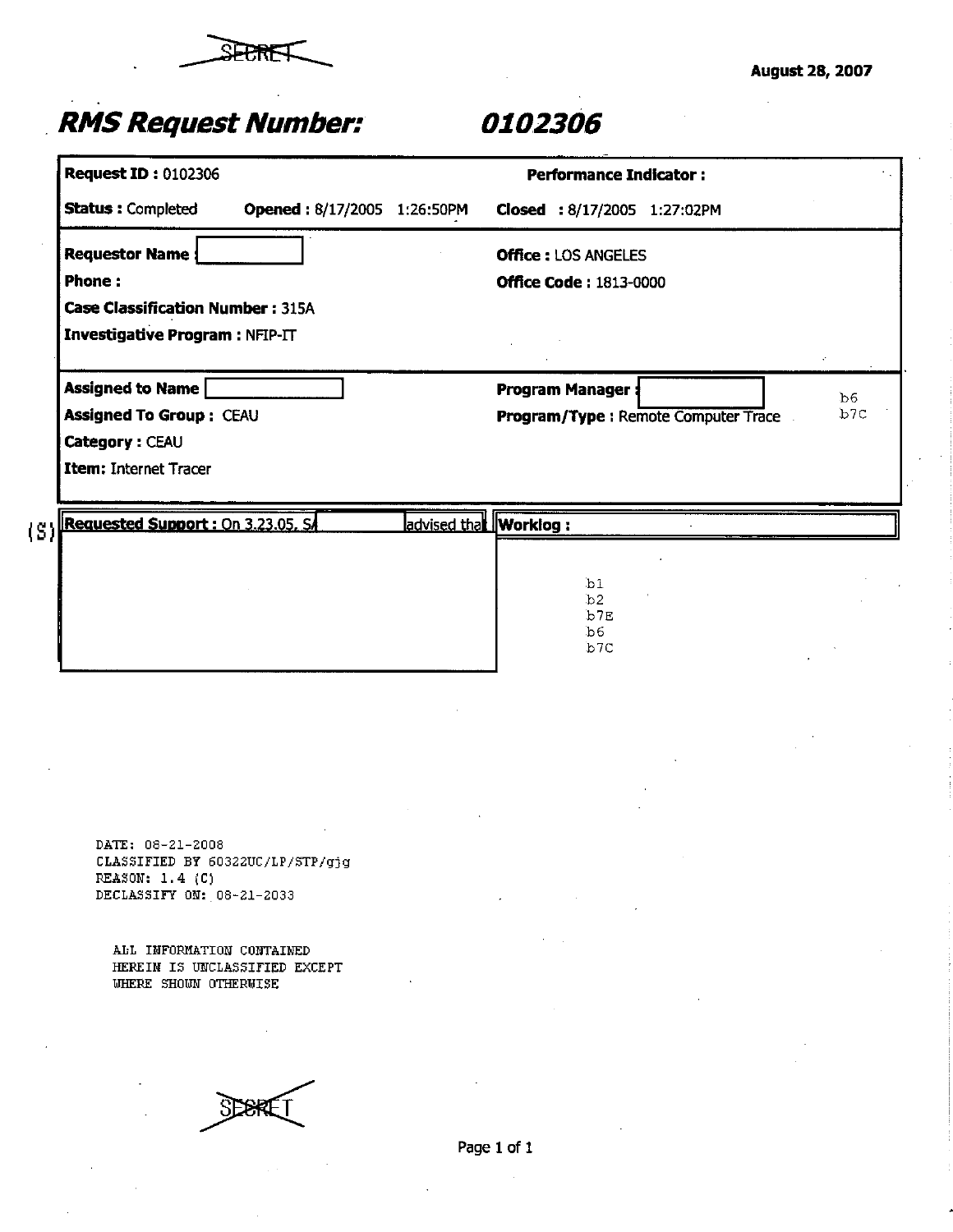

| <b>Request ID: 0105634</b>                                                                                                                                                                                                                                                                                                                                                                                                                                                                                                                                                                                                                                                     | Performance Indicator:                                                             |
|--------------------------------------------------------------------------------------------------------------------------------------------------------------------------------------------------------------------------------------------------------------------------------------------------------------------------------------------------------------------------------------------------------------------------------------------------------------------------------------------------------------------------------------------------------------------------------------------------------------------------------------------------------------------------------|------------------------------------------------------------------------------------|
| <b>Status: Completed</b><br><b>Opened: 10/18/2005 2:22:16PM</b>                                                                                                                                                                                                                                                                                                                                                                                                                                                                                                                                                                                                                | Closed : 10/18/2005 2:22:32PM                                                      |
| <b>Requestor Name</b><br><b>Phone:</b><br><b>Case Classification Number: 315A</b><br>Investigative Program : NFIP-IT                                                                                                                                                                                                                                                                                                                                                                                                                                                                                                                                                           | <b>Office: HONOLULU</b><br>b6<br>b7c<br><b>Office Code: 1813-0000</b>              |
| <b>Assigned to Name</b><br><b>Assigned To Group: CEAU</b><br>Category: CEAU<br><b>Item: Internet Tracer</b>                                                                                                                                                                                                                                                                                                                                                                                                                                                                                                                                                                    | <b>Program Manager:</b><br>b6<br><b>Program/Type: Remote Computer Trace</b><br>b7C |
| Requested Support : (U) Computer intrusions at residence.<br>Victim family being harassed via Email from subject and subject<br>slandering victim to victim's clients. Requested status on<br>2.11.05. SA<br>advised that he is waiting for results of<br>subpoenas to bolster his probable cause to get a s/w for CIPAV<br>On 4.25.05, SA<br>requested template affidavit. SSA<br>ladvised SA<br>and TTA to submit official request and<br>then will get template affidavit and s/w. Rx'd RMS on 5/2/05 -<br>sent template s/w and affidavit on 5/3/05. On 8.18.05, SA<br><b>h</b> edvised that he is still planning get a SW. CLOSED by<br><b>ISSA</b><br>due to no contact. | Worklog :<br>b6<br>b7C                                                             |

**ALL INFORMATIOH CONTAINED HEREIN IS UNCLASSIFIED DATE 08-21-2008 BY•60322UC/LP/STP/gjg** 

| ـ | tHI)<br>. 13 |
|---|--------------|
|   | Page 1 of T  |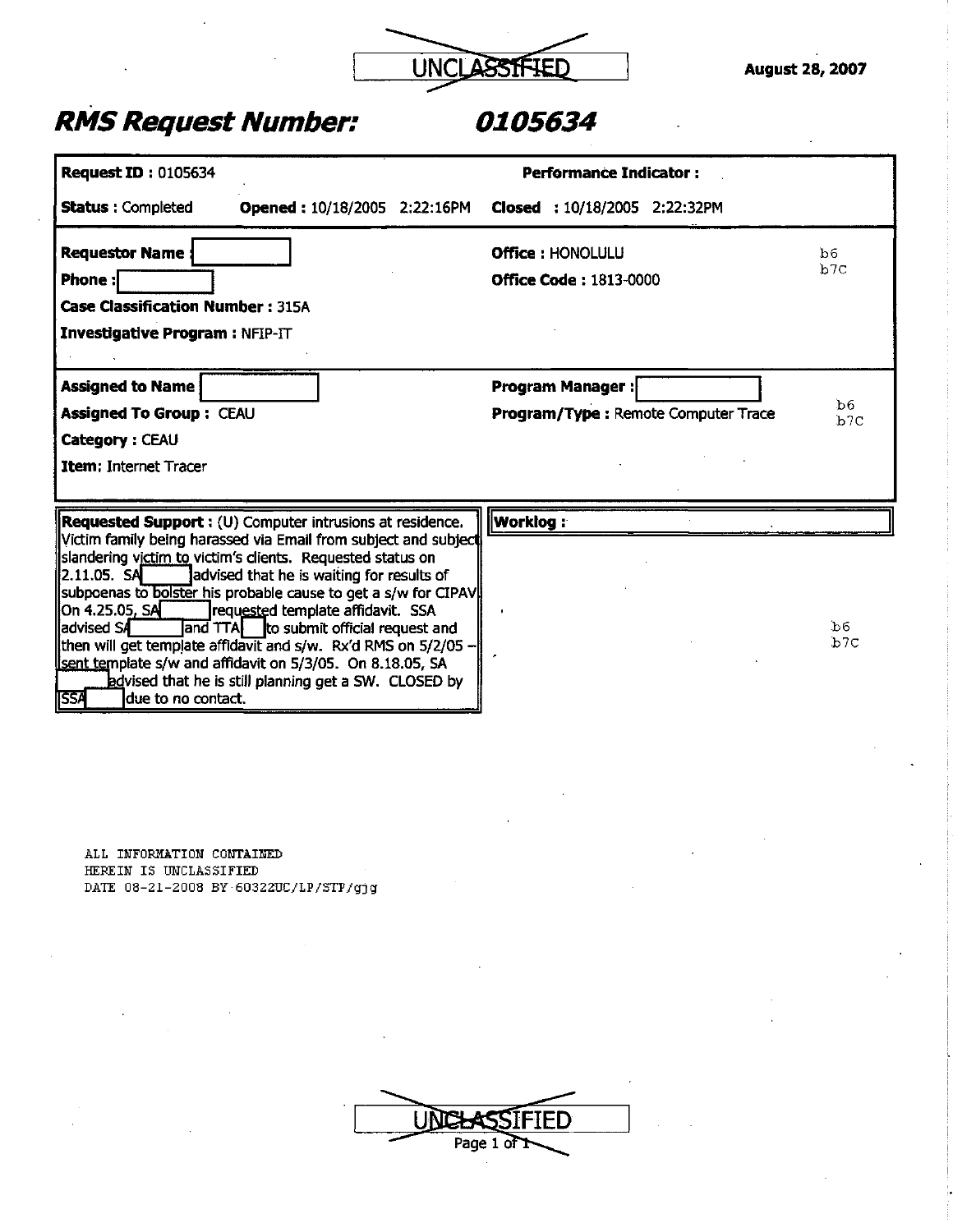

| <b>Request ID: 0106847</b>                                                                                                                                                                                                                                                 | <b>Performance Indicator:</b>                                    |
|----------------------------------------------------------------------------------------------------------------------------------------------------------------------------------------------------------------------------------------------------------------------------|------------------------------------------------------------------|
| <b>Status: Completed</b>                                                                                                                                                                                                                                                   | Opened: 11/28/2005 11:02:43AM Closed: 12/21/2005 2:08:31PM<br>b6 |
| <b>Requestor Name:</b><br>Phone:<br><b>Case Classification Number: 315A</b><br>Investigative Program : NFIP-IT                                                                                                                                                             | b7C<br><b>Office: DENVER</b><br><b>Office Code: 3210-0000</b>    |
| <b>Assigned to Name!</b><br>Assigned To Group: CEAU<br>Category : CEAU<br>b6<br>b7C<br>Item: Remote Computer Search/Surveillance                                                                                                                                           | Program Manager<br>Program/Type: Computer Exploitation           |
| 1/238<br>Requested Support : Re telcall td<br>28/2005. Denver requests use of the CIPAV technique. A draft<br>lof an affidavit has been emailed<br>bn 11/28/2005.<br>Additional information will follow re method used to deliver the<br>technique. Questions, please call | Worklog: 12/21/2005 2:08:31 PM                                   |
| $\{S\}$ :<br>b1<br>bb2<br>DATE: 09-22-2008<br>b7E<br>CLASSIFIED BY 60322UC/LP/STP/gjg<br>b6<br>REASON: 1.4 (c)<br>b7C<br>DECLASSIFY ON: 09-22-2033                                                                                                                         |                                                                  |
| ALL INFORMATION CONTAINED<br>HEREIN IS UNCLASSIFIED EXCEPT<br>WHERE SHOWN OTHERWISE                                                                                                                                                                                        |                                                                  |
|                                                                                                                                                                                                                                                                            |                                                                  |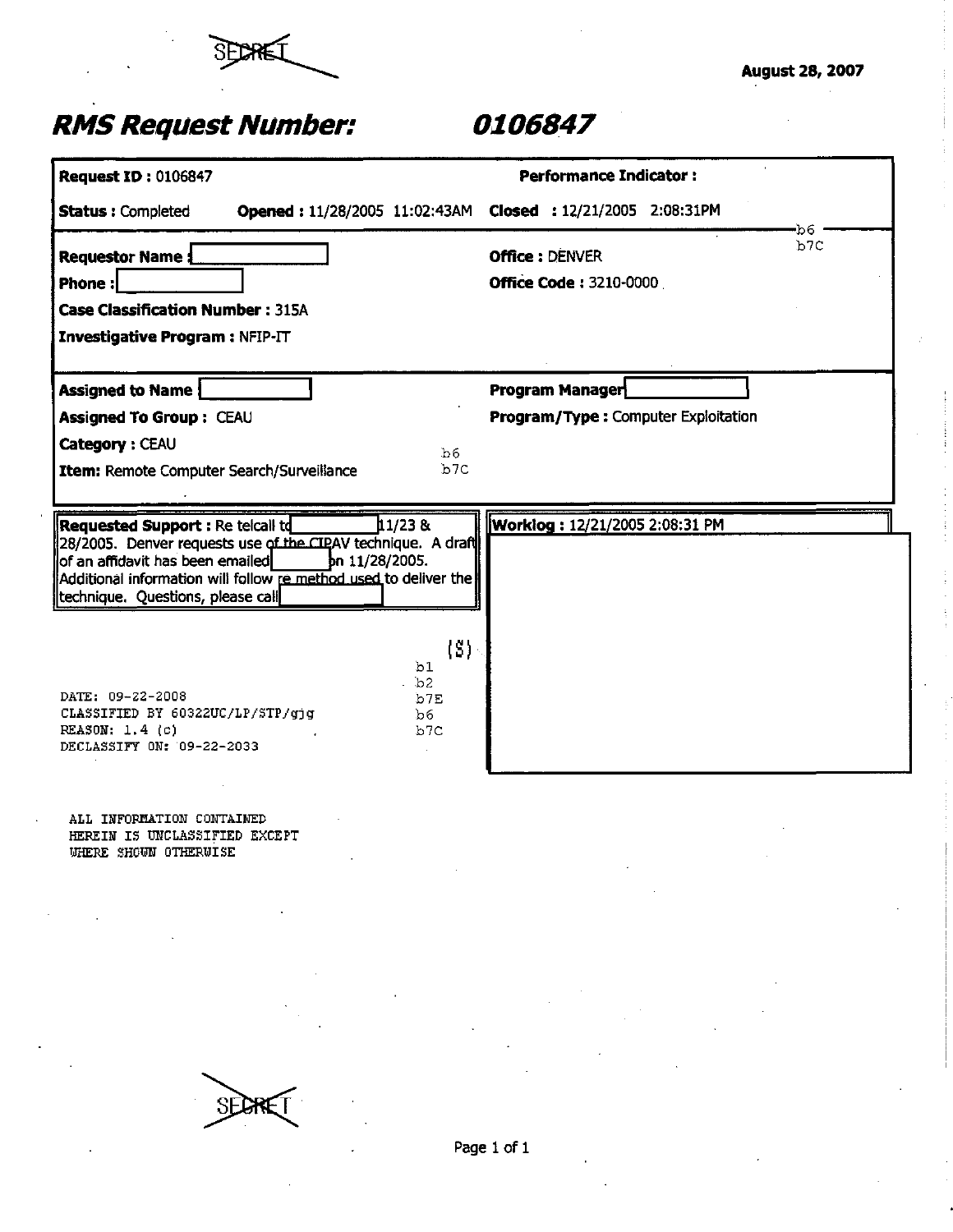

|                                                                |                                    | <b>Performance Indicator:</b>       |     |
|----------------------------------------------------------------|------------------------------------|-------------------------------------|-----|
| <b>Status: Completed</b>                                       | Opened: 12/6/2005 4:19:10PM        | Closed: 12/6/2005 5:08:04PM         |     |
| <b>Requestor Name:</b>                                         |                                    | <b>Office: PHOENIX</b>              |     |
| <b>Phone:</b>                                                  |                                    | <b>Office Code: 3630-0000</b>       |     |
| <b>Case Classification Number: 315A</b>                        |                                    |                                     | b6  |
| <b>Investigative Program: NFIP-IT</b>                          |                                    |                                     | b7c |
|                                                                |                                    |                                     |     |
| <b>Assigned to Name:</b>                                       |                                    | <b>Program Manager</b>              |     |
| <b>Assigned To Group: CEAU</b>                                 |                                    | Program/Type: Computer Exploitation |     |
| Category: CEAU                                                 |                                    |                                     |     |
| Item: Remote Computer Search/Surveillance                      |                                    |                                     |     |
|                                                                |                                    |                                     |     |
|                                                                |                                    |                                     |     |
| <b>Requested Support: (S) On 7.11.05, SA</b>                   |                                    | <b>Worklog:</b>                     |     |
|                                                                |                                    | b1                                  |     |
|                                                                |                                    | b2                                  |     |
|                                                                |                                    | b7E<br>b <sub>6</sub>               |     |
| (S)                                                            |                                    | b7c                                 |     |
|                                                                |                                    |                                     |     |
|                                                                |                                    |                                     |     |
|                                                                |                                    |                                     |     |
|                                                                | Attempts to get status of interest |                                     |     |
| <b>Ifrom SA</b><br>and TTA<br>a number of ocassions. COMPLETE. | ]met with negative results on      | b6<br>b7C                           |     |

**DATE: 08-21-2008 CLASSIFIED BY 60322UC/LF/STP/gjg REASON: 1.4 (C) DECLASSIFY OH: 08-21-2033** 

> **ALL INFORMATION CONTAINED HEREIN IS UNCLASSIFIED EXCEPT WHERE SHOWN OTHERWISE**

SE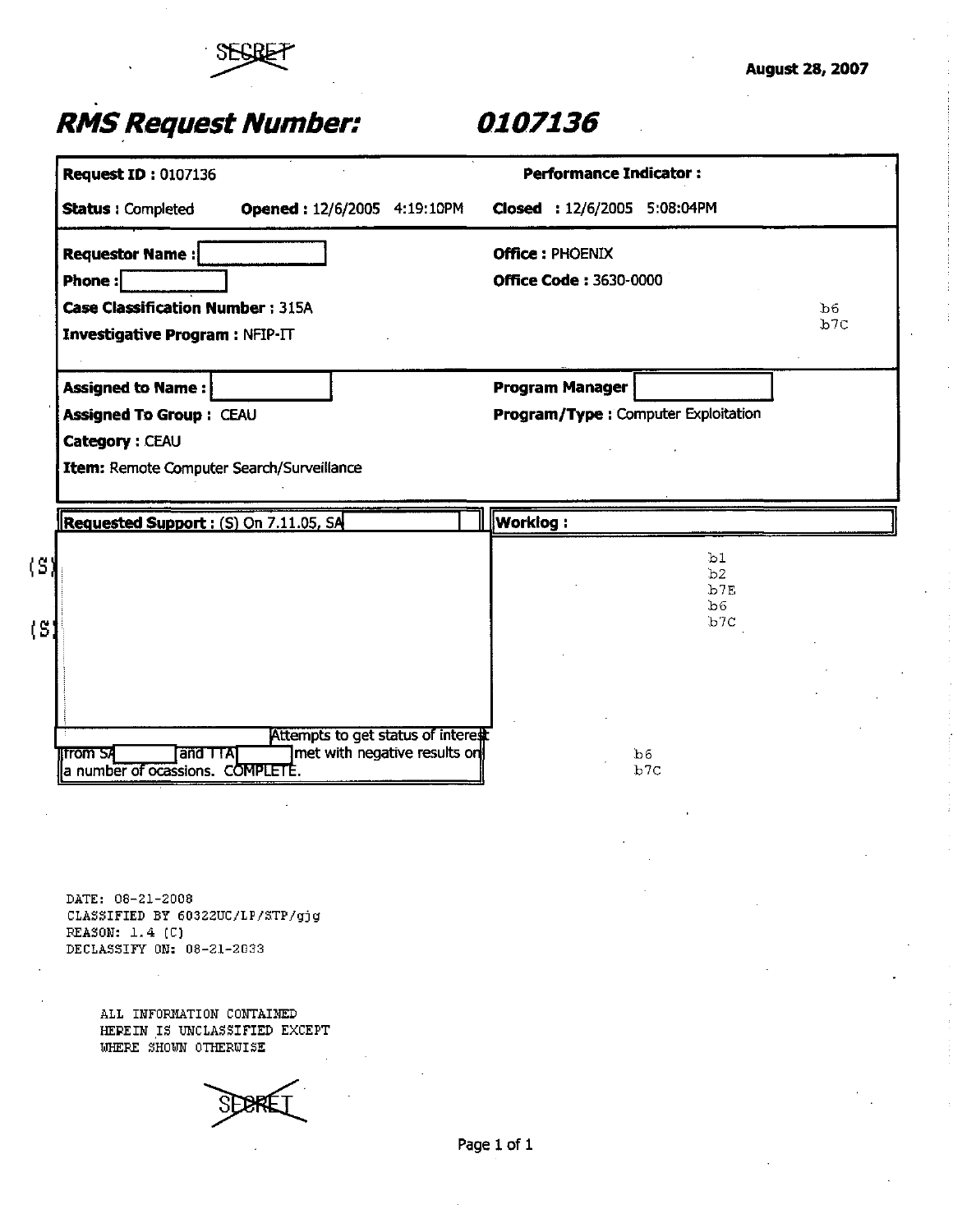

### *RMS Request Number: 0107347*

| <b>Request ID: 0107347</b>                                                       |                                     | <b>Performance Indicator:</b>              |                                   |           |
|----------------------------------------------------------------------------------|-------------------------------------|--------------------------------------------|-----------------------------------|-----------|
| <b>Status: Completed</b>                                                         | <b>Opened: 12/14/2005 5:04:36PM</b> | Closed: 2/9/2006 9:32:16AM                 |                                   |           |
| <b>Requestor Name</b>                                                            |                                     | <b>Office: WASHINGTON</b>                  |                                   |           |
| <b>Phone</b> :                                                                   |                                     | <b>Office Code: 3920-0000</b>              |                                   |           |
| <b>Case Classification Number: 315A</b><br><b>Investigative Program: NFIP-IT</b> |                                     |                                            |                                   | ან<br>b7C |
| <b>Assigned to Name</b>                                                          |                                     | Program Manager                            |                                   |           |
| <b>Assigned To Group: CEAU</b>                                                   |                                     | <b>Program/Type: Computer Exploitation</b> |                                   |           |
| Category: CEAU                                                                   |                                     |                                            |                                   |           |
| Item: Remote Computer Search/Surveillance                                        |                                     |                                            |                                   |           |
| Requested Support : CIPAV                                                        |                                     | <b>Worklog: 2/9/2006 9:32:16 AM</b>        |                                   |           |
|                                                                                  |                                     | Issims<br>Per TTA                          | In 2/6/06, request can be closed. |           |

**ALL INFORMATION CONTAINED HEREIN.15 UNCLASSIFIED DATE 08-21-2008 BY 60322UC/LP/STP/gjg** 

| <b>LLARAS STEPH</b><br>U<br>EU.<br>ы |  |
|--------------------------------------|--|
| Page 1 of I                          |  |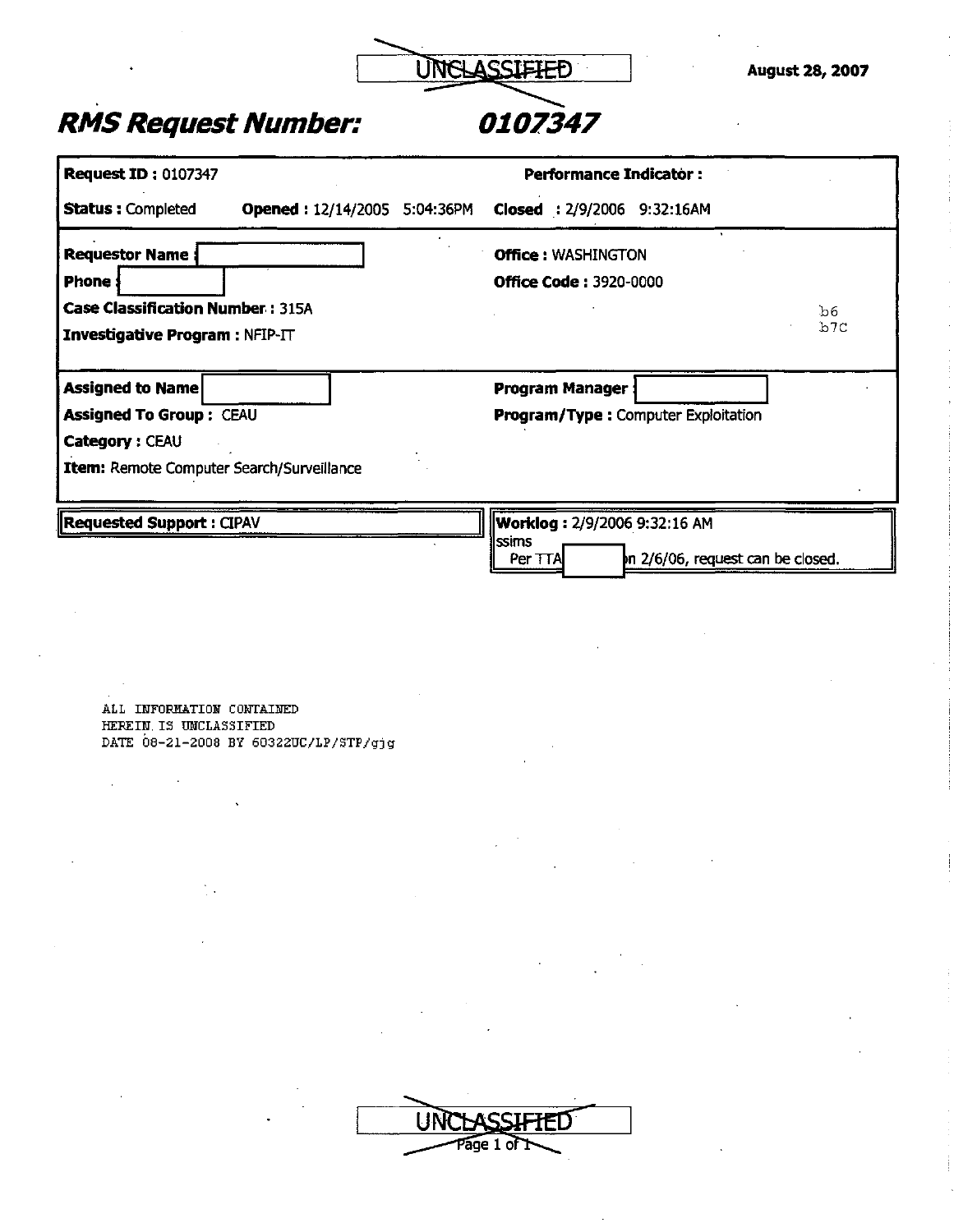

| <b>Request ID: 0107566</b>                             |                                                         | <b>Performance Indicator:</b>                           |                                |
|--------------------------------------------------------|---------------------------------------------------------|---------------------------------------------------------|--------------------------------|
|                                                        |                                                         |                                                         |                                |
| <b>Status: Completed</b>                               |                                                         | Opened: 12/21/2005 2:15:15PM Closed: 1/5/2006 4:55:44PM |                                |
| <b>Requestor Name:</b>                                 |                                                         | <b>Office: LAS VEGAS</b>                                |                                |
| Phone:                                                 |                                                         | <b>Office Code: 3380-0000</b>                           |                                |
| <b>Case Classification Number: 315A</b>                |                                                         |                                                         | Ъ6                             |
| <b>Investigative Program: NFIP-IT</b>                  |                                                         |                                                         | b7C                            |
|                                                        |                                                         |                                                         |                                |
| <b>Assigned to Name:</b>                               |                                                         | <b>Program Manager:</b>                                 |                                |
| Assigned To Group: CEAU                                |                                                         | Program/Type: Remote Computer Trace                     |                                |
| Category: CEAU                                         |                                                         |                                                         |                                |
| Item: Internet Tracer                                  |                                                         |                                                         |                                |
|                                                        |                                                         |                                                         |                                |
| <b>Requested Support: deploy CIPAV</b>                 |                                                         | Worklog: 1/5/2006 4:55:44 PM                            |                                |
|                                                        |                                                         | 000 12.21.05, SA                                        | advised that a casino received |
|                                                        | b1<br>b2                                                |                                                         |                                |
|                                                        | b7E<br>$\langle S \rangle$<br>Ъ6.                       |                                                         |                                |
|                                                        | b7C<br>$\left\langle \text{S} \right\rangle_{\text{i}}$ |                                                         |                                |
|                                                        |                                                         |                                                         |                                |
| DATE: 08-21-2008                                       |                                                         |                                                         |                                |
| CLASSIFIED BY 60322UC/LP/STP/gjg<br>REASON: 1.4 (C)    |                                                         |                                                         |                                |
| DECLASSIFY ON: 08-21-2033                              |                                                         |                                                         |                                |
|                                                        |                                                         |                                                         |                                |
|                                                        |                                                         |                                                         |                                |
|                                                        |                                                         |                                                         |                                |
| ALL INFORMATION CONTAINED                              |                                                         |                                                         |                                |
| HEREIN IS UNCLASSIFIED EXCEPT<br>WHERE SHOWN OTHERWISE |                                                         |                                                         |                                |
|                                                        |                                                         |                                                         |                                |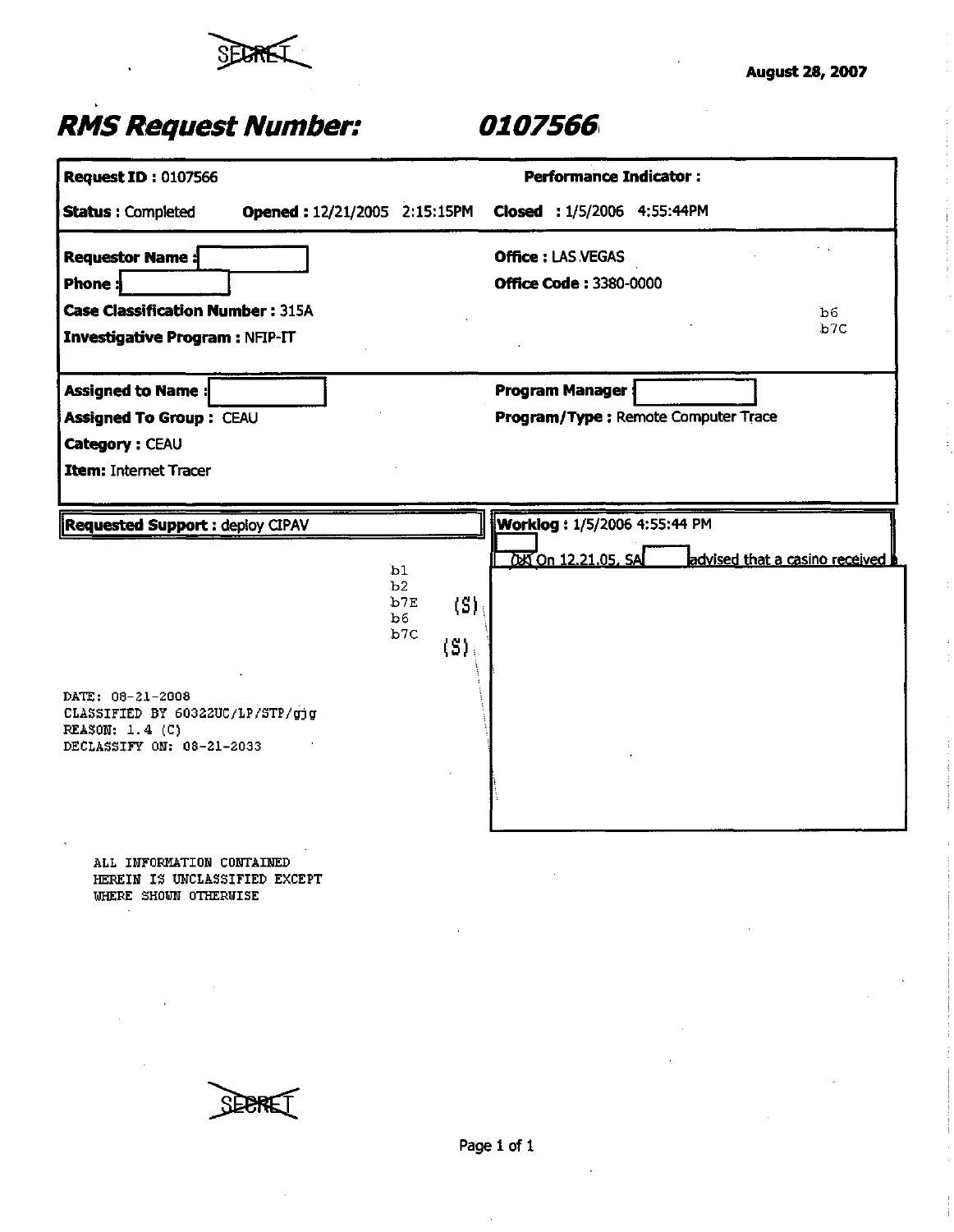|                                                                                                                                                                                                                                                                                                                                                                          | <b>Performance Indicator:</b>                                 |            |
|--------------------------------------------------------------------------------------------------------------------------------------------------------------------------------------------------------------------------------------------------------------------------------------------------------------------------------------------------------------------------|---------------------------------------------------------------|------------|
| <b>Status: Completed</b><br>Opened: 4/27/2006 10:43:58AM                                                                                                                                                                                                                                                                                                                 | Closed : 4/27/2006 10:44:16AM                                 |            |
| <b>Requestor Name</b><br>Phone:<br><b>Case Classification Number: 315A</b><br>Investigative Program : NFIP-IT                                                                                                                                                                                                                                                            | <b>Office: PITTSBURGH</b><br><b>Office Code: 3650-0000</b>    | b6.<br>b7C |
| <b>Assigned to Name</b><br>Assigned To Group: CEAU<br>Category: CEAU<br>Item: Internet Tracer                                                                                                                                                                                                                                                                            | <b>Program Manager</b><br>Program/Type: Remote Computer Trace |            |
| <b>Requested Support :</b> (U) On 3.17.06, $TTA$<br>inquired<br>about legal requirements and collection capabilities of CIPAV.<br>SSA emailed details on same date. After rx'ing the email, TTA<br>advised SSA<br>that subject is outside the U.S. SSA<br>advised to defer to AG X Guidelines. Per TTA<br>lon<br>14.27.06, case agent pursuing another course of action. | <b>Worklog:</b><br>b6<br>b <sub>7C</sub>                      |            |
|                                                                                                                                                                                                                                                                                                                                                                          |                                                               |            |
|                                                                                                                                                                                                                                                                                                                                                                          |                                                               |            |
|                                                                                                                                                                                                                                                                                                                                                                          |                                                               |            |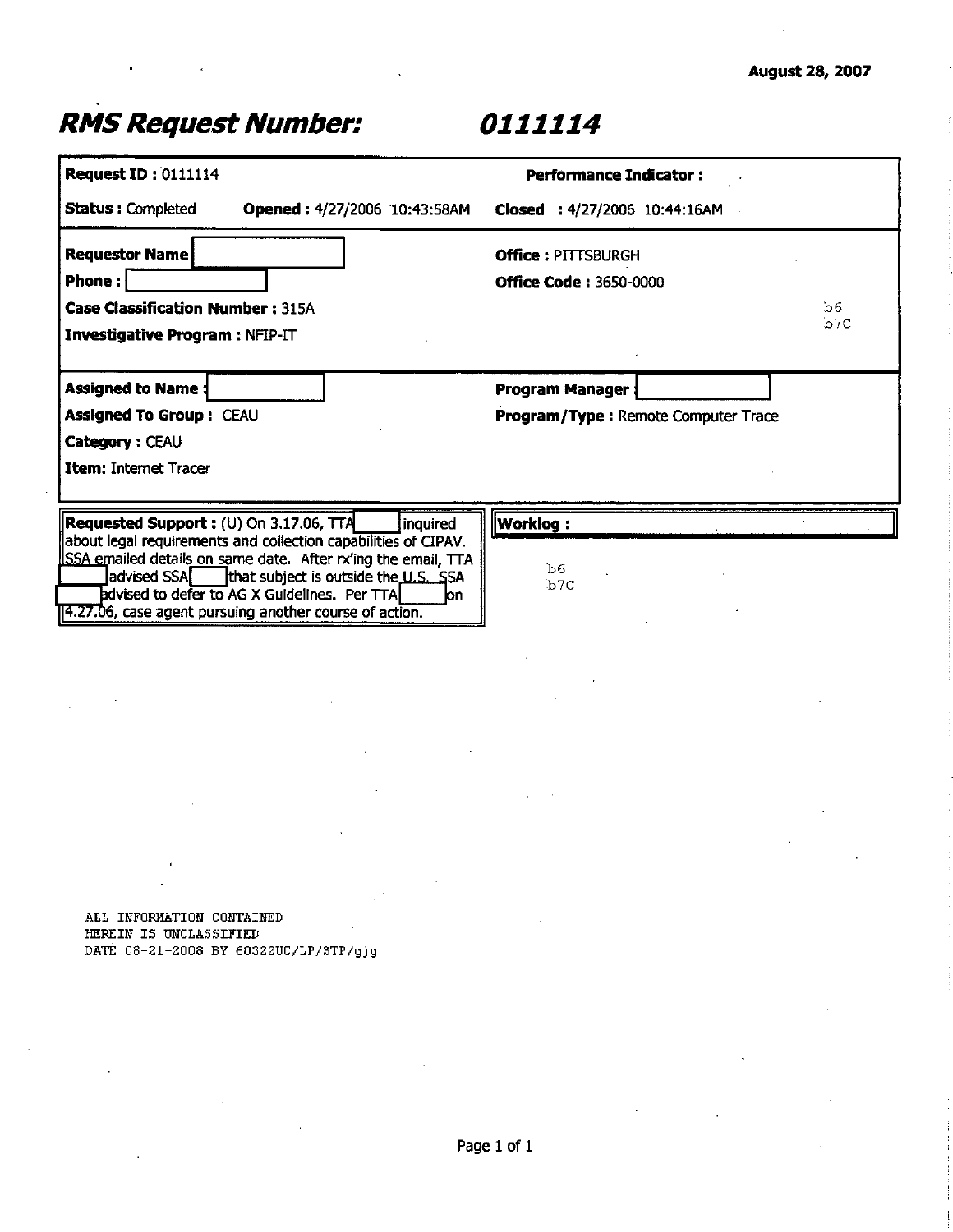

|                              | <b>Request ID: 0111145</b>                                                                                     |                              |             | <b>Performance Indicator:</b>                                           |                              |           |
|------------------------------|----------------------------------------------------------------------------------------------------------------|------------------------------|-------------|-------------------------------------------------------------------------|------------------------------|-----------|
|                              | Opened: 4/28/2006 9:45:21AM<br><b>Status: Completed</b>                                                        |                              |             | Closed: 4/28/2006 9:45:44AM                                             |                              |           |
|                              | <b>Requestor Name:</b><br>Phone:<br><b>Case Classification Number: 315A</b><br>Investigative Program : NFIP-IT |                              |             | Office: D18-CRYPTOLOGIC & ELECTR ANALY<br><b>Office Code: 1813-0000</b> |                              | b6<br>b7C |
|                              | <b>Assigned to Name</b><br><b>Assigned To Group: CEAU</b><br>Category: CEAU<br>Item: Internet Tracer           |                              |             | <b>Program Manager:</b><br>Program/Type: Remote Computer Trace          |                              |           |
| (U                           | <b>IRequested Support : 20 On 8.31.05. SAL</b>                                                                 | <b>advised hell Worklog:</b> |             |                                                                         |                              |           |
| $\left\{ \mathbf{S}\right\}$ |                                                                                                                |                              |             |                                                                         |                              |           |
|                              |                                                                                                                |                              |             |                                                                         | b1<br>b2<br>b7E<br>b6<br>b7C |           |
|                              |                                                                                                                |                              |             |                                                                         |                              |           |
|                              |                                                                                                                |                              |             |                                                                         |                              |           |
|                              | DATE: 08-21-2008<br>CLASSIFIED BY 60322UC/LP/STP/gjg<br>REASON: $1.4$ (C)<br>DECLASSIFY ON: 08-21-2033         |                              |             |                                                                         |                              |           |
|                              | ALL INFORMATION CONTAINED<br>HEREIN IS UNCLASSIFIED EXCEPT<br>WHERE SHOWN OTHERWISE<br>$\sim$                  |                              |             |                                                                         |                              |           |
|                              |                                                                                                                |                              |             |                                                                         |                              |           |
|                              |                                                                                                                |                              | Page 1 of 1 |                                                                         |                              |           |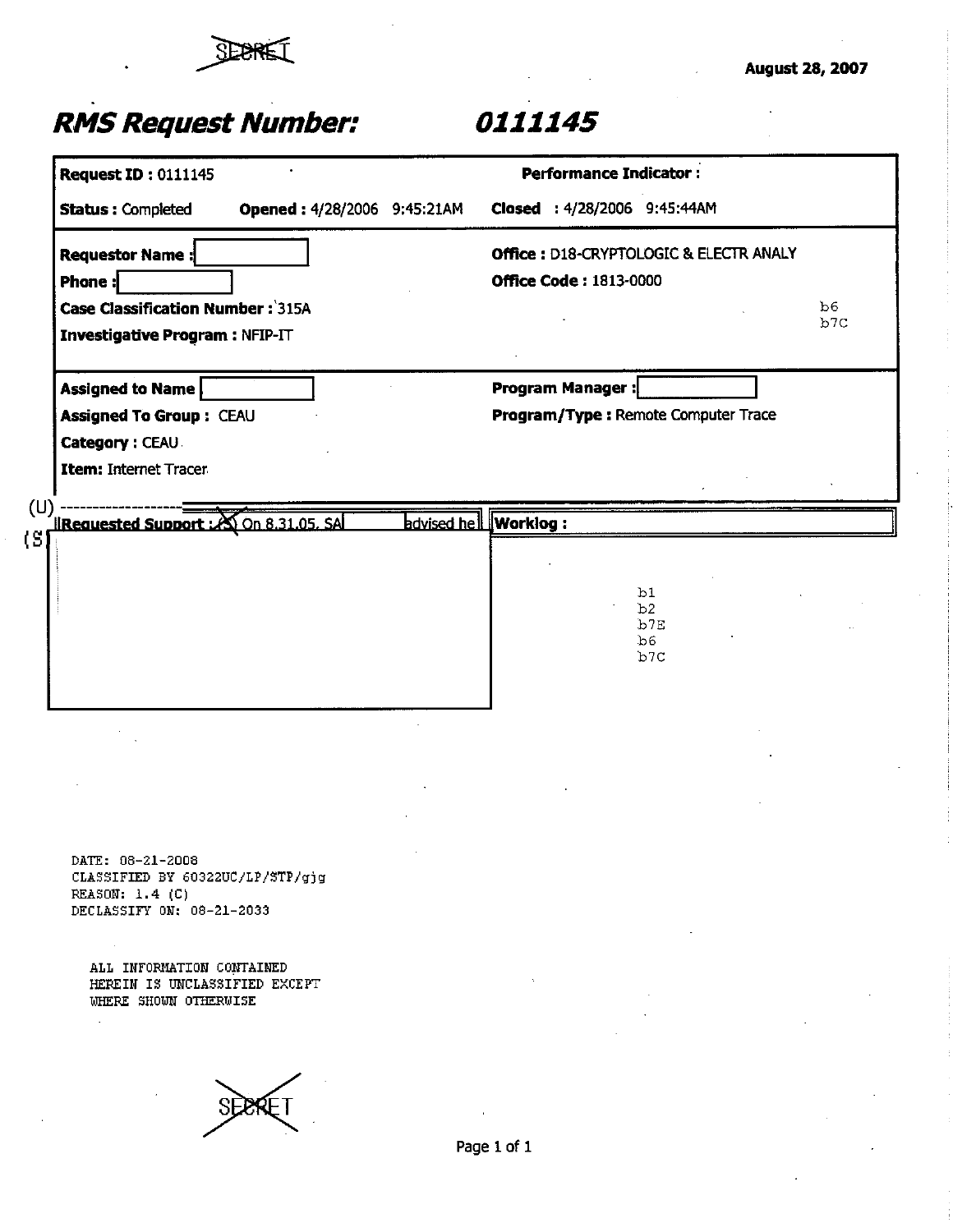

### *RMS Request Number: 0115736*

| <b>Request ID: 0115736</b>                              |                                  |                                 |                   | Performance Indicator : Technical expertise |     |
|---------------------------------------------------------|----------------------------------|---------------------------------|-------------------|---------------------------------------------|-----|
| <b>Status: Closed</b>                                   | Opened: 11/2/2006 5:14:29PM      |                                 |                   | Closed: 3/7/2007 10:28:16AM                 |     |
| <b>Requestor Name</b>                                   |                                  |                                 | Office: ST LOUIS  |                                             |     |
| <b>Phone:</b>                                           |                                  |                                 |                   | <b>Office Code: 3730-0000</b>               |     |
| <b>Case Classification Number: 315A</b>                 |                                  |                                 |                   |                                             | .b6 |
| Investigative Program : NFIP-IT                         |                                  |                                 |                   |                                             | b7c |
| Assigned to Name:                                       |                                  |                                 | Program Manager : |                                             |     |
| <b>Assigned To Group: CEAU SL</b>                       |                                  |                                 |                   | Program/Type: Computer Exploitation         |     |
| Category: CEAU                                          |                                  |                                 |                   |                                             |     |
| Item: Remote Computer Search/Surveillance               |                                  |                                 |                   |                                             |     |
|                                                         |                                  |                                 |                   |                                             |     |
|                                                         |                                  |                                 |                   |                                             |     |
|                                                         |                                  |                                 |                   |                                             |     |
| Requested Sunnort: Per previous telephone conversations | h and <b>E</b>                   | <u> I St Louis Division is </u> |                   | Worklog: 11/2/2006 5:24:49 PM               |     |
| between SA<br>requesting that                           |                                  |                                 |                   | has Reassigned or Forwarded this request to |     |
|                                                         |                                  | Ъ1.                             |                   |                                             |     |
|                                                         |                                  | b2<br>b7E                       |                   | b6.                                         |     |
| $\{\mathtt{S}\}^{\tau}$                                 |                                  |                                 |                   | b7C                                         |     |
|                                                         |                                  |                                 |                   |                                             |     |
|                                                         |                                  |                                 |                   |                                             |     |
|                                                         |                                  |                                 |                   |                                             |     |
|                                                         |                                  |                                 |                   |                                             |     |
|                                                         |                                  |                                 |                   |                                             |     |
|                                                         |                                  |                                 |                   |                                             |     |
|                                                         |                                  |                                 |                   |                                             |     |
|                                                         |                                  |                                 |                   |                                             |     |
| DATE: 08-21-2008                                        |                                  |                                 |                   |                                             |     |
| REASON: 1.4 (C)                                         | CLASSIFIED BY 60322UC/LP/STP/gjg |                                 |                   |                                             |     |

**ALL INFORMATION CONTAINED HEPEIN IS UNCLASSIFIED EXCEPT**  WHERE SHOWN OTHERWISE

SÈ86ET